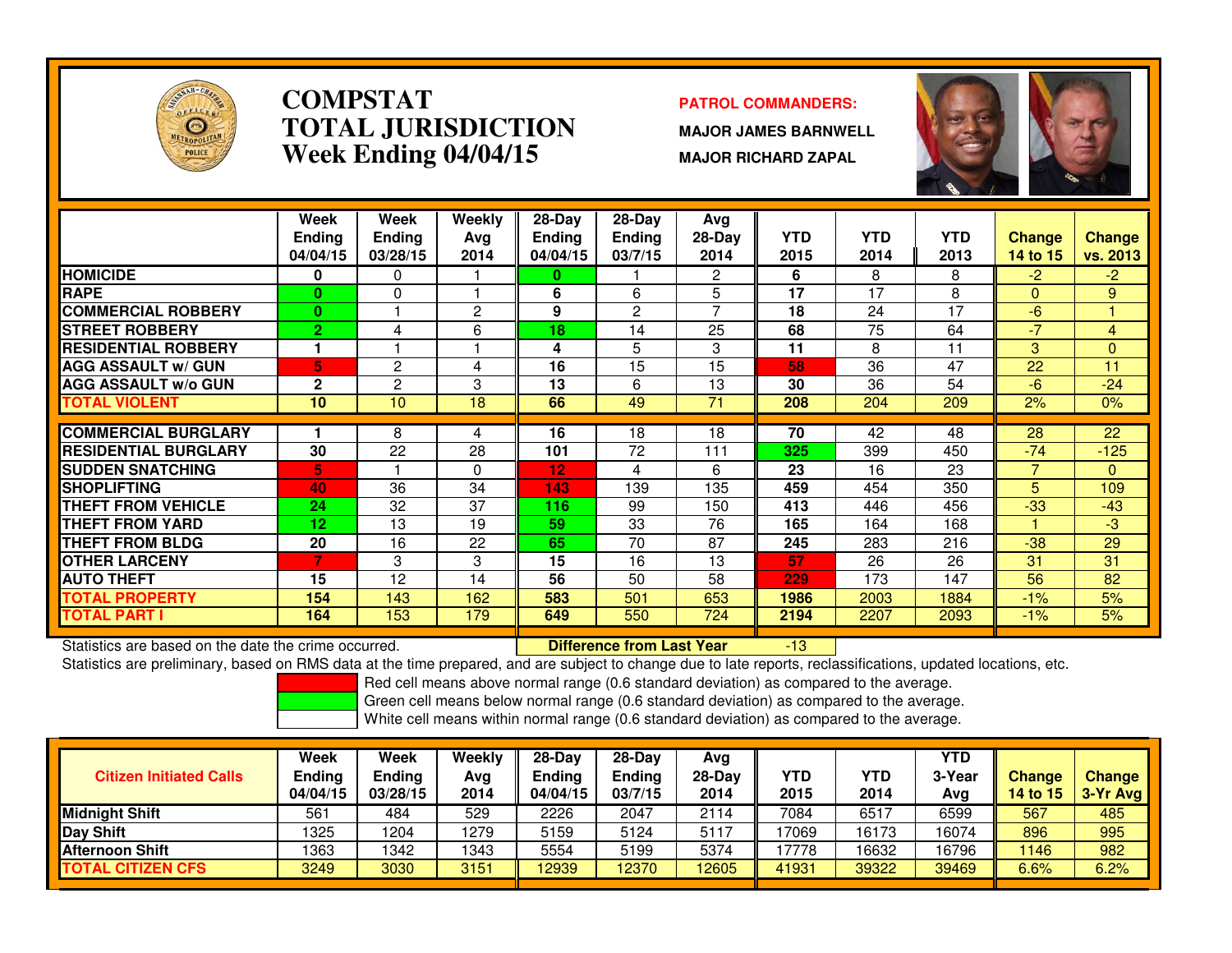

## **COMPSTAT PRECINCT COMMANDER: WEST CHATHAM PRECINCTWeek Ending 04/04/15**

**CAPT. CARL RAMEY**



|                             | Week<br><b>Ending</b><br>04/04/15 | Week<br><b>Ending</b><br>03/28/15 | Weekly<br>Avg<br>2014 | 28-Day<br><b>Ending</b><br>04/04/15 | 28-Day<br><b>Ending</b><br>03/7/15 | Avg<br>$28-Day$<br>2014 | <b>YTD</b><br>2015 | <b>YTD</b><br>2014 | <b>YTD</b><br>2013 | <b>Change</b><br>14 to 15 | <b>Change</b><br>vs. 2013 |
|-----------------------------|-----------------------------------|-----------------------------------|-----------------------|-------------------------------------|------------------------------------|-------------------------|--------------------|--------------------|--------------------|---------------------------|---------------------------|
| <b>HOMICIDE</b>             | 0                                 | 0                                 | $\Omega$              | 0                                   | 0                                  | 0                       | $\bf{0}$           | $\mathbf 0$        |                    | $\mathbf{0}$              | -1                        |
| <b>RAPE</b>                 | 0                                 | $\Omega$                          | 0                     | $\mathbf 0$                         |                                    |                         | 3                  | 4                  | 2                  | -1                        |                           |
| <b>COMMERCIAL ROBBERY</b>   | 0                                 |                                   | 0                     | 1                                   |                                    |                         | 4                  | 4                  | 4                  | $\Omega$                  | $\mathbf{0}$              |
| <b>ISTREET ROBBERY</b>      | $\mathbf{0}$                      | $\Omega$                          |                       | $\mathbf{2}$                        | $\Omega$                           | 3                       | 6                  | $\overline{7}$     | 12                 | $-1$                      | $-6$                      |
| <b>RESIDENTIAL ROBBERY</b>  | 0                                 | $\Omega$                          | 0                     | $\bf{0}$                            | $\Omega$                           |                         | $\overline{2}$     | 2                  | 2                  | $\Omega$                  | $\mathbf{0}$              |
| <b>AGG ASSAULT w/ GUN</b>   | 0                                 | $\Omega$                          | 0                     | $\mathbf 2$                         | 0                                  |                         | 6                  | 3                  | 5                  | 3                         |                           |
| <b>AGG ASSAULT w/o GUN</b>  | 0                                 |                                   | 0                     | $\overline{2}$                      | 2                                  | $\overline{c}$          | 6                  | 4                  | 6                  | $\overline{2}$            | $\Omega$                  |
| <b>TOTAL VIOLENT</b>        | $\mathbf{0}$                      | $\overline{2}$                    | $\overline{2}$        | 7                                   | 4                                  | 9                       | 27                 | 24                 | 32                 | 13%                       | $-16%$                    |
|                             |                                   |                                   |                       |                                     |                                    |                         |                    |                    |                    |                           |                           |
| <b>COMMERCIAL BURGLARY</b>  | 0                                 | 0                                 |                       | 3                                   | 9                                  | 4                       | 23                 | 6                  | 11                 | 17                        | 12                        |
| <b>RESIDENTIAL BURGLARY</b> | 5                                 | 3                                 | 5                     | 20                                  | 20                                 | 21                      | 67                 | 67                 | 90                 | $\Omega$                  | $-23$                     |
| <b>SUDDEN SNATCHING</b>     | 0                                 | $\Omega$                          | 0                     | 1                                   | $\Omega$                           |                         | $\mathbf{2}$       | $\mathbf{0}$       | $\Omega$           | 2                         | $\overline{2}$            |
| <b>SHOPLIFTING</b>          | 8                                 | 3                                 | 5                     | 21                                  | 19                                 | 19                      | 61                 | 54                 | 47                 | $\overline{7}$            | 14                        |
| <b>THEFT FROM VEHICLE</b>   | 5                                 | 5                                 | 6                     | 17                                  | 18                                 | 26                      | 62                 | 88                 | 72                 | $-26$                     | $-10$                     |
| <b>THEFT FROM YARD</b>      | 1                                 |                                   | 3                     | 7                                   | 7                                  | 12                      | 28                 | 41                 | 23                 | $-13$                     | 5                         |
| <b>THEFT FROM BLDG</b>      | $\mathbf{2}$                      | 5                                 | 3                     | 12                                  | 12                                 | 13                      | 44                 | 55                 | 31                 | $-11$                     | 13                        |
| <b>OTHER LARCENY</b>        | 3                                 |                                   |                       | 5                                   |                                    | 3                       | 14                 | 4                  | 5                  | 10                        | 9                         |
| <b>AUTO THEFT</b>           | $\mathbf{2}$                      | $\mathbf{0}$                      | 3                     | 5.                                  | 13                                 | 12                      | 48                 | 36                 | 21                 | 12                        | $\overline{27}$           |
| <b>TOTAL PROPERTY</b>       | 26                                | 18                                | 28                    | 91                                  | 99                                 | 111                     | 349                | 351                | 300                | $-1%$                     | 16%                       |
| <b>TOTAL PART I</b>         | 26                                | 20                                | 30                    | 98                                  | 103                                | 121                     | 376                | 375                | 332                | 0%                        | 13%                       |

Statistics are based on the date the crime occurred. **Difference from Last Year** 

Statistics are based on the date the crime occurred. **The Difference from Last Year Prometable 1996**<br>Statistics are preliminary, based on RMS data at the time prepared, and are subject to change due to late reports, reclas

Red cell means above normal range (0.6 standard deviation) as compared to the average.

Green cell means below normal range (0.6 standard deviation) as compared to the average.

| <b>Citizen Initiated Calls</b> | Week<br><b>Ending</b><br>04/04/15 | Week<br>Ending<br>03/28/15 | Weekly<br>Avg<br>2014 | $28-Dav$<br><b>Ending</b><br>04/04/15 | 28-Day<br><b>Ending</b><br>03/7/15 | Avg<br>$28-Day$<br>2014 | YTD<br>2015 | YTD<br>2014 | <b>YTD</b><br>3-Year<br>Avg | <b>Change</b><br><b>14 to 15</b> | <b>Change</b><br>$3-Yr$ Avg |
|--------------------------------|-----------------------------------|----------------------------|-----------------------|---------------------------------------|------------------------------------|-------------------------|-------------|-------------|-----------------------------|----------------------------------|-----------------------------|
| <b>Midnight Shift</b>          | 108                               | 103                        | 107                   | 448                                   | 401                                | 429                     | 1395        | 1307        | 1311                        | 88                               | 84                          |
| <b>Day Shift</b>               | 250                               | 252                        | 264                   | 1045                                  | 102                                | 1055                    | 3601        | 3316        | 3348                        | 285                              | 253                         |
| Afternoon Shift                | 264                               | 250                        | 279                   | 1069                                  | 111                                | 1115                    | 3597        | 3446        | 3457                        | 151                              | 140                         |
| <b>TOTAL CITIZEN CFS</b>       | 622                               | 622                        | 650                   | 2562                                  | 2614                               | 2599                    | 8593        | 8069        | 8115                        | 6.5%                             | 5.9%                        |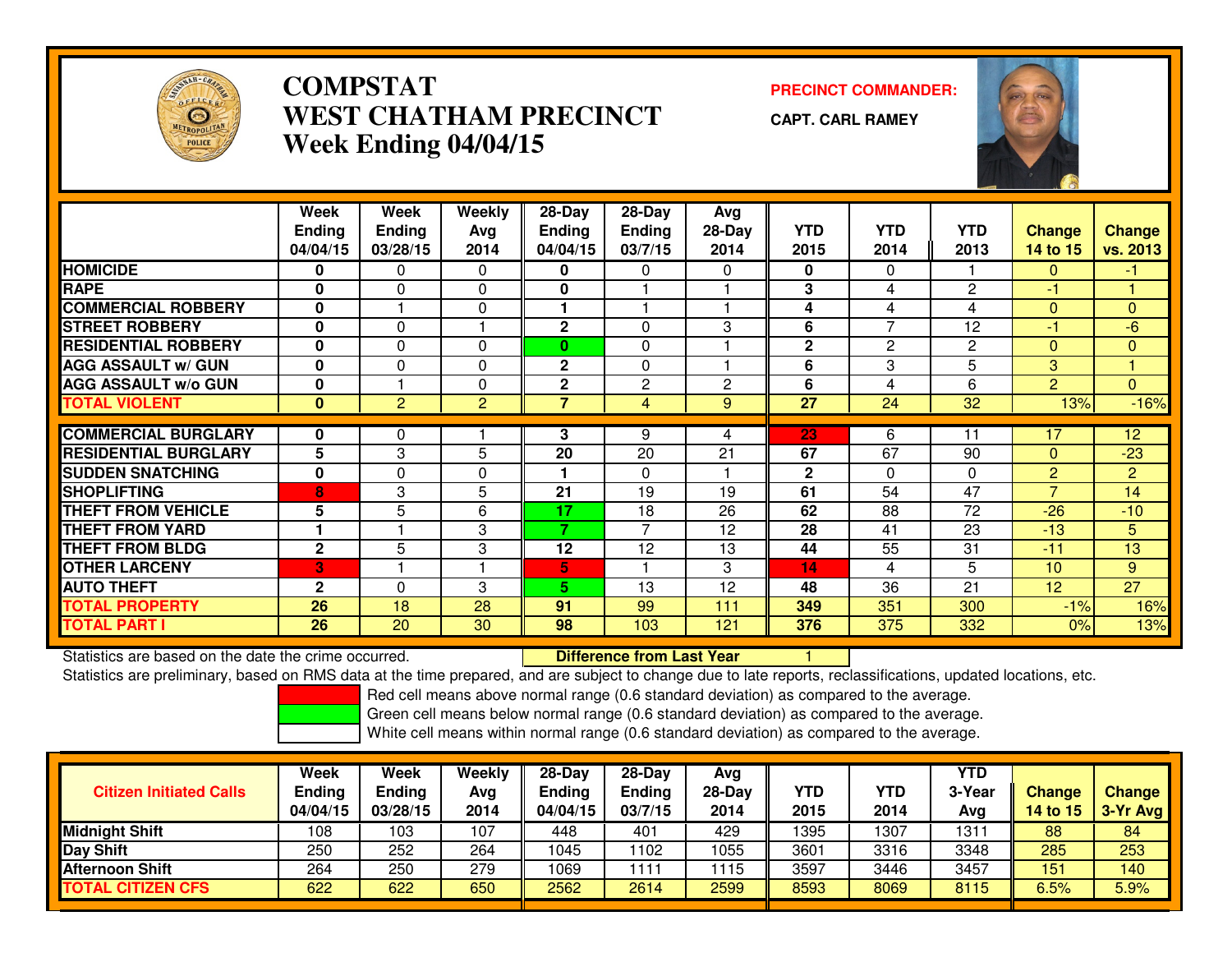

## **COMPSTAT PRECINCT COMMANDER: DOWNTOWN PRECINCTWeek Ending 04/04/15**

**CAPT. Ben Herron**



|                             | Week<br><b>Ending</b><br>04/04/15 | Week<br><b>Ending</b><br>03/28/15 | Weekly<br>Avg<br>2014 | $28-Day$<br><b>Ending</b><br>04/04/15 | $28-Day$<br><b>Ending</b><br>03/7/15 | Avg<br>$28-Day$<br>2014 | <b>YTD</b><br>2015 | <b>YTD</b><br>2014 | <b>YTD</b><br>2013 | <b>Change</b><br>14 to 15 | <b>Change</b><br>vs. 2013 |
|-----------------------------|-----------------------------------|-----------------------------------|-----------------------|---------------------------------------|--------------------------------------|-------------------------|--------------------|--------------------|--------------------|---------------------------|---------------------------|
| <b>HOMICIDE</b>             | 0                                 | 0                                 | 0                     | $\mathbf 0$                           | $\Omega$                             |                         | 0                  |                    | 2                  | -1                        | $-2$                      |
| <b>RAPE</b>                 | U                                 | 0                                 | 0                     | 3                                     | $\mathbf{2}$                         |                         | 6                  | 3                  | 3                  | 3                         | 3                         |
| <b>COMMERCIAL ROBBERY</b>   | 0                                 | 0                                 | $\Omega$              | $\mathbf 0$                           | $\mathbf{0}$                         |                         | $\mathbf{2}$       | 3                  | 2                  | -1                        | $\mathbf{0}$              |
| <b>STREET ROBBERY</b>       | $\mathbf{0}$                      | 0                                 | $\overline{2}$        | 6                                     |                                      | $\overline{7}$          | 19                 | 17                 | 17                 | $\overline{2}$            | $\overline{2}$            |
| <b>RESIDENTIAL ROBBERY</b>  |                                   | 0                                 | $\Omega$              |                                       | $\Omega$                             | $\Omega$                | 1                  | $\Omega$           | 2                  |                           | -1                        |
| <b>AGG ASSAULT w/ GUN</b>   | $\overline{2}$                    | 0                                 |                       | 3                                     | 4                                    | 3                       | 13                 | 10                 | 10                 | 3                         | 3                         |
| <b>AGG ASSAULT w/o GUN</b>  | $\mathbf{0}$                      | 0                                 |                       |                                       | $\mathbf{0}$                         | 3                       | 3                  | 13                 | 11                 | $-10$                     | $-8$                      |
| <b>TOTAL VIOLENT</b>        | 3                                 | $\Omega$                          | 4                     | 14                                    | $\overline{7}$                       | 16                      | 44                 | 47                 | 47                 | $-6%$                     | $-6%$                     |
| <b>COMMERCIAL BURGLARY</b>  | 0                                 | 3                                 |                       | 4                                     | $\Omega$                             | 3                       |                    | 6                  | 2                  |                           | 5                         |
| <b>RESIDENTIAL BURGLARY</b> |                                   |                                   | 3                     |                                       | 5                                    | 11                      | 32                 | 33                 | 37                 | -1                        | $-5$                      |
|                             | 4                                 | 3                                 |                       | 11                                    |                                      |                         |                    |                    |                    |                           |                           |
| <b>SUDDEN SNATCHING</b>     | $\overline{2}$                    | 0                                 | 0                     | 5                                     | 2                                    | 2                       | 12                 | 6                  | 13                 | 6                         | -1                        |
| <b>SHOPLIFTING</b>          | 5                                 | 3                                 | 4                     | 15                                    | 20                                   | 18                      | 56                 | 72                 | 38                 | $-16$                     | 18                        |
| <b>THEFT FROM VEHICLE</b>   | 3                                 | $\overline{7}$                    | 9                     | 29                                    | 20                                   | 36                      | 85                 | 96                 | 80                 | $-11$                     | 5                         |
| <b>THEFT FROM YARD</b>      | 6                                 | 6                                 | 5                     | 22                                    | 10                                   | 21                      | 46                 | 38                 | 55                 | 8                         | $-9$                      |
| <b>THEFT FROM BLDG</b>      | 8                                 | 3                                 | 5                     | 20                                    | 18                                   | 21                      | 58                 | 69                 | 48                 | $-11$                     | 10                        |
| <b>OTHER LARCENY</b>        | 0                                 |                                   |                       | 4.                                    | 4                                    | 2                       | 8                  | $\overline{2}$     | 4                  | 6                         | $\overline{4}$            |
| <b>AUTO THEFT</b>           | 4                                 | 2                                 | 3                     | 11                                    | 5                                    | 11                      | 36                 | 25                 | 31                 | 11                        | 5                         |
| <b>TOTAL PROPERTY</b>       | 32                                | 28                                | 31                    | 118                                   | 84                                   | 125                     | 340                | 347                | 308                | $-2%$                     | 10%                       |
| <b>TOTAL PART I</b>         | 35                                | 28                                | 35                    | 132                                   | 91                                   | 141                     | 384                | 394                | 355                | $-3%$                     | 8%                        |

Statistics are based on the date the crime occurred. **Difference from Last Year** 

Statistics are based on the date the crime occurred.<br>Statistics are preliminary, based on RMS data at the time prepared, and are subject to change due to late reports, reclassifications, updated locations, etc.

Red cell means above normal range (0.6 standard deviation) as compared to the average.

Green cell means below normal range (0.6 standard deviation) as compared to the average.

| <b>Citizen Initiated Calls</b> | Week<br><b>Ending</b><br>04/04/15 | Week<br>Ending<br>03/28/15 | Weekly<br>Avg<br>2014 | 28-Day<br><b>Ending</b><br>04/04/15 | $28-Dav$<br>Ending<br>03/7/15 | Ava<br>28-Day<br>2014 | <b>YTD</b><br>2015 | <b>YTD</b><br>2014 | YTD<br>3-Year<br>Avg | <b>Change</b><br><b>14 to 15</b> | <b>Change</b><br>3-Yr Avg |
|--------------------------------|-----------------------------------|----------------------------|-----------------------|-------------------------------------|-------------------------------|-----------------------|--------------------|--------------------|----------------------|----------------------------------|---------------------------|
| <b>Midnight Shift</b>          | 136                               | ١05                        | 114                   | 529                                 | 405                           | 457                   | 487                | 1469               | 1469                 | 18                               | 18                        |
| <b>Day Shift</b>               | 237                               | 205                        | 223                   | 978                                 | 919                           | 891                   | 3039               | 2734               | 2817                 | 305                              | 222                       |
| <b>Afternoon Shift</b>         | 247                               | 272                        | 244                   | 109                                 | 918                           | 976                   | 3256               | 3079               | 3069                 | 177                              | 187                       |
| <b>TOTAL CITIZEN CFS</b>       | 620                               | 582                        | 581                   | 2616                                | 2242                          | 2324                  | 7782               | 7282               | 7355                 | 6.9%                             | 5.8%                      |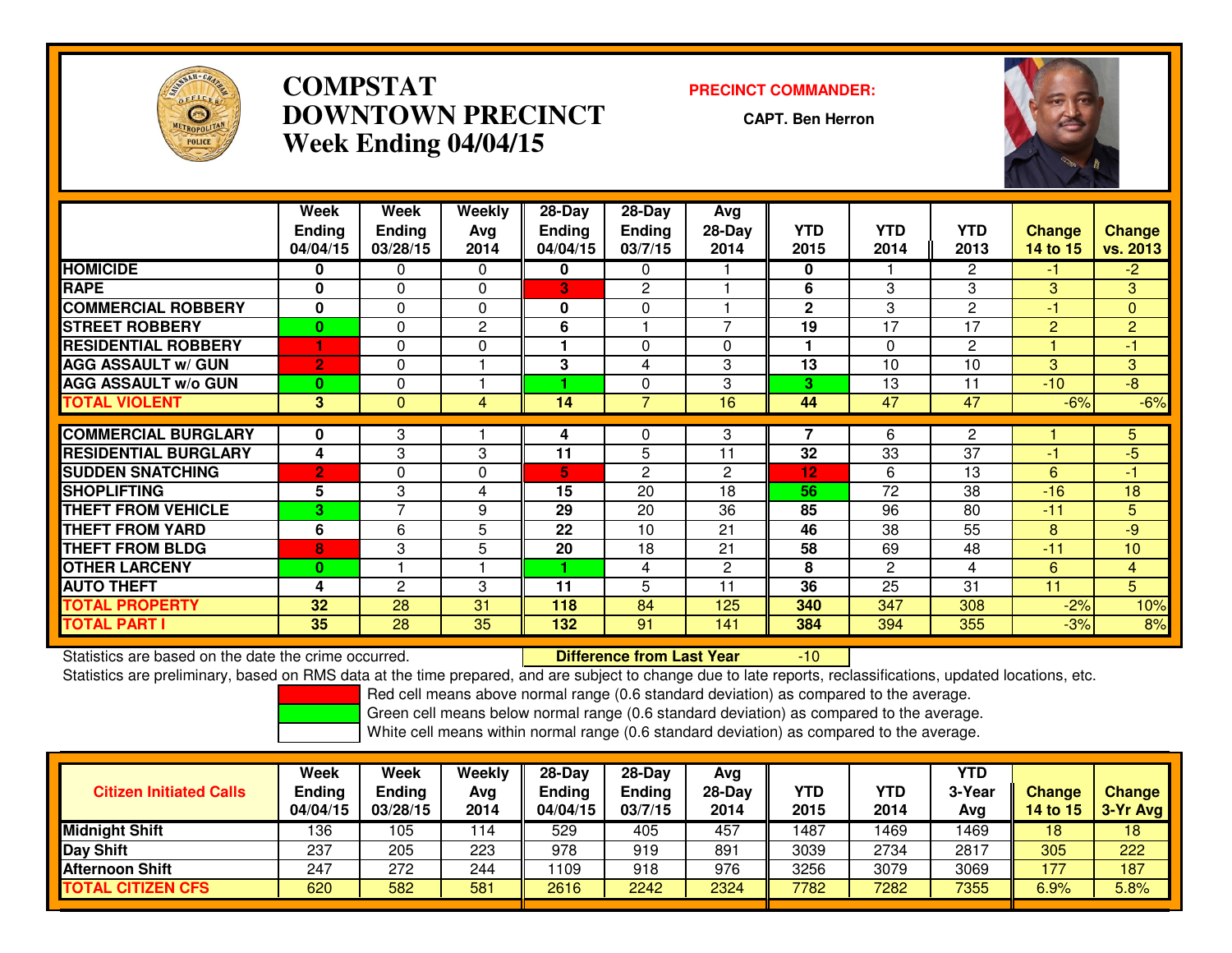

## **COMPSTATCENTRAL PRECINCT Week Ending 04/04/15**

# **PRECINCT COMMANDER:**



|                             | Week            | Week           | Weekly         | 28-Day         | 28-Day        | Avg      |              |                |            |                   |                |
|-----------------------------|-----------------|----------------|----------------|----------------|---------------|----------|--------------|----------------|------------|-------------------|----------------|
|                             | <b>Ending</b>   | <b>Ending</b>  | Avg            | <b>Ending</b>  | <b>Ending</b> | $28-Day$ | <b>YTD</b>   | <b>YTD</b>     | <b>YTD</b> | <b>Change</b>     | <b>Change</b>  |
|                             | 04/04/15        | 03/28/15       | 2014           | 04/04/15       | 03/7/15       | 2014     | 2015         | 2014           | 2013       | 14 to 15          | vs. 2013       |
| <b>HOMICIDE</b>             | $\bf{0}$        | 0              | $\Omega$       | 0              | $\Omega$      |          | $\mathbf{2}$ | 4              |            | $-2$              |                |
| <b>RAPE</b>                 | $\bf{0}$        | 0              | 0              |                | 2             |          | 4            | 6              |            | $-2$              | 3              |
| <b>COMMERCIAL ROBBERY</b>   | 0               | $\Omega$       | $\Omega$       | 0              | 0             |          | $\mathbf{2}$ | 7              | 3          | -5                | $-1$           |
| <b>STREET ROBBERY</b>       |                 | $\overline{2}$ | $\mathbf{2}$   | 4              | 7             | 8        | 21           | 25             | 19         | $-4$              | $\overline{2}$ |
| <b>RESIDENTIAL ROBBERY</b>  | $\bf{0}$        | $\Omega$       | $\Omega$       | 0              | $\Omega$      | $\Omega$ | $\bf{0}$     | $\Omega$       | 3          | $\Omega$          | $-3$           |
| <b>AGG ASSAULT w/ GUN</b>   | B               |                | $\mathbf{2}$   | $\overline{7}$ | 6             | 6        | 22           | 15             | 14         | $\overline{7}$    | 8              |
| <b>AGG ASSAULT w/o GUN</b>  |                 |                |                | 5              |               | 3        | 10           | 7              | 17         | 3                 | $-7$           |
| <b>TOTAL VIOLENT</b>        | $5\phantom{.0}$ | 4              | 5              | 17             | 16            | 21       | 61           | 64             | 58         | $-5%$             | 5%             |
|                             |                 |                |                |                |               |          |              |                |            |                   |                |
| <b>COMMERCIAL BURGLARY</b>  |                 | 5              |                | 8              |               | 4        | 22           | 10             | 15         | $12 \overline{ }$ |                |
| <b>RESIDENTIAL BURGLARY</b> | 4               | $\overline{ }$ | 9              | 24             | 20            | 34       | 85           | 122            | 114        | $-37$             | $-29$          |
| <b>SUDDEN SNATCHING</b>     |                 | 0              | $\Omega$       | 3              |               |          | 5            | $\overline{2}$ | 4          | 3                 |                |
| <b>SHOPLIFTING</b>          | $\mathbf{2}$    | 3              | $\overline{c}$ | 11             | 8             | 8        | 24           | 24             | 32         | $\Omega$          | $-8$           |
| <b>THEFT FROM VEHICLE</b>   | 5.              | 11             | 9              | 35             | 26            | 36       | 129          | 109            | 82         | 20                | 47             |
| <b>THEFT FROM YARD</b>      | 4               |                | 5              | 16             | 4             | 20       | 42           | 34             | 38         | 8                 | $\overline{4}$ |
| <b>THEFT FROM BLDG</b>      | 3               | $\overline{2}$ | 4              | 8              | 11            | 18       | 45           | 46             | 41         | $-1$              | $\overline{4}$ |
| <b>OTHER LARCENY</b>        |                 | 0              |                | 3              | 5             | 2        | 16           | $\Omega$       | 3          | 16                | 13             |
| <b>AUTO THEFT</b>           | 5               | 4              | 4              | 19             | 10            | 17       | 63           | 68             | 34         | $-5$              | 29             |
| <b>TOTAL PROPERTY</b>       | 26              | 33             | 35             | 127            | 92            | 141      | 431          | 415            | 363        | 4%                | 19%            |
| <b>TOTAL PART I</b>         | 31              | 37             | 40             | 144            | 108           | 162      | 492          | 479            | 421        | 3%                | 17%            |

Statistics are based on the date the crime occurred. **Difference from Last Year** 

<sup>13</sup>

Statistics are preliminary, based on RMS data at the time prepared, and are subject to change due to late reports, reclassifications, updated locations, etc.

Red cell means above normal range (0.6 standard deviation) as compared to the average.

Green cell means below normal range (0.6 standard deviation) as compared to the average.

| <b>Citizen Initiated Calls</b> | Week<br>Ending<br>04/04/15 | <b>Week</b><br>Ending<br>03/28/15 | Weekly<br>Avg<br>2014 | 28-Day<br>Endina<br>04/04/15 | $28-Day$<br><b>Ending</b><br>03/7/15 | Avg<br>28-Day<br>2014 | YTD<br>2015 | <b>YTD</b><br>2014 | YTD<br>3-Year<br>Avg | <b>Change</b><br>14 to 15 | <b>Change</b><br>$3-Yr$ Avg |
|--------------------------------|----------------------------|-----------------------------------|-----------------------|------------------------------|--------------------------------------|-----------------------|-------------|--------------------|----------------------|---------------------------|-----------------------------|
| Midnight Shift                 | 127                        | 124                               | 116                   | 501                          | 447                                  | 463                   | 1614        | 1361               | 1431                 | 253                       | 183                         |
| Day Shift                      | 283                        | 262                               | 268                   | 1065                         | 982                                  | 1074                  | 3476        | 3480               | 3279                 | -4                        | 197                         |
| <b>Afternoon Shift</b>         | 298                        | 254                               | 274                   | 1106                         | 1098                                 | 1098                  | 3698        | 3345               | 3472                 | 353                       | 226                         |
| <b>TOTAL CITIZEN CFS</b>       | 708                        | 640                               | 659                   | 2672                         | 2527                                 | 2635                  | 8788        | 8186               | 8182                 | 7.4%                      | 7.4%                        |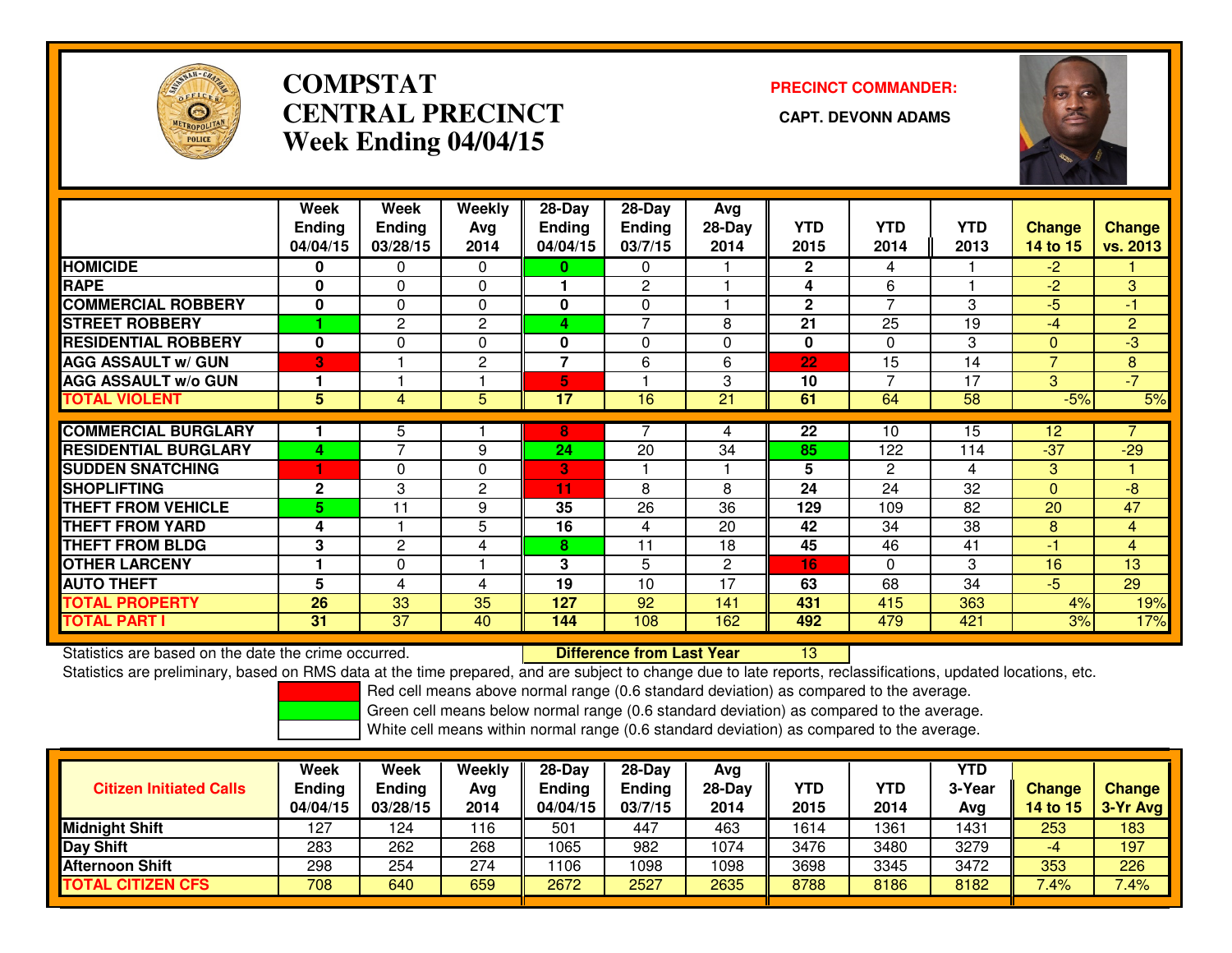

## **COMPSTAT PRECINCT COMMANDER: SOUTHSIDE PRECINCT CAPT. TERRY SHOOPWeek Ending 04/04/15**



|                             | Week<br><b>Ending</b><br>04/04/15 | Week<br><b>Ending</b><br>03/28/15 | <b>Weekly</b><br>Avg<br>2014 | $28 - Day$<br><b>Ending</b><br>04/04/15 | $28 - Day$<br><b>Ending</b><br>03/7/15 | Avg<br>$28-Day$<br>2014 | <b>YTD</b><br>2015 | <b>YTD</b><br>2014 | <b>YTD</b><br>2013 | <b>Change</b><br>14 to 15 | <b>Change</b><br>vs. 2013 |
|-----------------------------|-----------------------------------|-----------------------------------|------------------------------|-----------------------------------------|----------------------------------------|-------------------------|--------------------|--------------------|--------------------|---------------------------|---------------------------|
| <b>HOMICIDE</b>             | 0                                 | 0                                 | 0                            | 0                                       |                                        | 0                       | 1                  |                    | 2                  | $\mathbf{0}$              | -1                        |
| <b>RAPE</b>                 | $\bf{0}$                          | $\mathbf{0}$                      | 0                            |                                         |                                        |                         | $\overline{2}$     |                    |                    |                           |                           |
| <b>COMMERCIAL ROBBERY</b>   | $\mathbf{0}$                      | $\Omega$                          |                              | 4                                       |                                        | 3                       | 5                  | 6                  | 3                  | $-1$                      | 2                         |
| <b>STREET ROBBERY</b>       |                                   |                                   |                              | 3                                       | 3                                      | 4                       | 10                 | 13                 | 4                  | -3                        | 6                         |
| <b>RESIDENTIAL ROBBERY</b>  | $\bf{0}$                          |                                   | $\Omega$                     | $\overline{2}$                          | 2                                      |                         | 4                  | 5                  |                    | -1                        | 3                         |
| <b>AGG ASSAULT w/ GUN</b>   | $\mathbf{0}$                      | $\Omega$                          | $\Omega$                     | 0                                       |                                        |                         | 4                  | 3                  | 5                  |                           | -1                        |
| <b>AGG ASSAULT w/o GUN</b>  | $\bf{0}$                          | $\Omega$                          | $\Omega$                     |                                         | $\overline{2}$                         | 2                       | 6                  | 2                  | 13                 | 4                         | $-7$                      |
| <b>TOTAL VIOLENT</b>        |                                   | 2                                 | 3                            | 11                                      | 11                                     | 11                      | 32                 | 31                 | 29                 | 3%                        | 10%                       |
|                             |                                   |                                   |                              |                                         |                                        |                         |                    |                    |                    |                           |                           |
| <b>COMMERCIAL BURGLARY</b>  | $\bf{0}$                          | 0                                 |                              | 0                                       |                                        | 3                       | 13                 | 11                 | 8                  | $\overline{2}$            | 5.                        |
| <b>RESIDENTIAL BURGLARY</b> | 8                                 | 5                                 | 5                            | 22                                      | 15                                     | 18                      | 71                 | 62                 | 95                 | 9                         | $-24$                     |
| <b>SUDDEN SNATCHING</b>     | $\overline{2}$                    |                                   | $\Omega$                     | 3                                       | $\Omega$                               |                         | 3                  | 3                  | $\overline{c}$     | $\Omega$                  |                           |
| <b>SHOPLIFTING</b>          | 17                                | 18                                | 13                           | 67                                      | 58                                     | 51                      | 190                | 189                | 152                |                           | 38                        |
| <b>THEFT FROM VEHICLE</b>   | $\overline{7}$                    | 4                                 | $\overline{7}$               | 21                                      | 17                                     | 27                      | 75                 | 81                 | 124                | $-6$                      | $-49$                     |
| <b>THEFT FROM YARD</b>      | $\bf{0}$                          | 3                                 | $\overline{2}$               | 10                                      | 5                                      | 9                       | 27                 | 26                 | 23                 |                           | 4                         |
| <b>THEFT FROM BLDG</b>      | 4                                 | 3                                 | 4                            | 15                                      | 15                                     | 17                      | 46                 | 43                 | 44                 | 3                         | $\overline{2}$            |
| <b>OTHER LARCENY</b>        |                                   |                                   |                              | 3                                       | 3                                      | 2                       | 9                  | 10                 | 9                  | -1                        | $\mathbf{0}$              |
| <b>AUTO THEFT</b>           |                                   | 4                                 | $\overline{2}$               | 12                                      | 16                                     | 8                       | 49                 | 22                 | 34                 | 27                        | 15                        |
| <b>TOTAL PROPERTY</b>       | 40                                | 39                                | 34                           | 153                                     | 130                                    | 136                     | 483                | 447                | 491                | 8%                        | $-2%$                     |
| <b>TOTAL PART I</b>         | 41                                | 41                                | 37                           | 164                                     | 141                                    | 148                     | 515                | 478                | 520                | 8%                        | $-1%$                     |

Statistics are based on the date the crime occurred. **Difference from Last Year** 

Statistics are based on the date the crime occurred. **Externee the Luid Confference from Last Year Net all 27 Lu**<br>Statistics are preliminary, based on RMS data at the time prepared, and are subject to change due to late re

Red cell means above normal range (0.6 standard deviation) as compared to the average.

Green cell means below normal range (0.6 standard deviation) as compared to the average.

| <b>Citizen Initiated Calls</b> | <b>Week</b><br><b>Ending</b><br>04/04/15 | <b>Week</b><br><b>Ending</b><br>03/28/15 | Weekly<br>Avg<br>2014 | $28-Dav$<br><b>Ending</b><br>04/04/15 | $28-Dav$<br>Ending<br>03/7/15 | Ava<br>$28-Day$<br>2014 | YTD<br>2015 | YTD<br>2014 | YTD<br>3-Year<br>Avg | <b>Change</b><br>14 to 15 | <b>Change</b><br>3-Yr Avg |
|--------------------------------|------------------------------------------|------------------------------------------|-----------------------|---------------------------------------|-------------------------------|-------------------------|-------------|-------------|----------------------|---------------------------|---------------------------|
| <b>Midnight Shift</b>          | 94                                       | 73                                       | 91                    | 386                                   | 386                           | 363                     | 1310        | 173         | 176                  | 137                       | 134                       |
| Day Shift                      | 292                                      | 257                                      | 259                   | 1085                                  | 102                           | 1038                    | 3635        | 3273        | 3279                 | 362                       | 356                       |
| <b>Afternoon Shift</b>         | 260                                      | 256                                      | 259                   | 1054                                  | 030                           | 1034                    | 3500        | 3211        | 3252                 | 289                       | 248                       |
| <b>TOTAL CITIZEN CFS</b>       | 646                                      | 586                                      | 609                   | 2525                                  | 2518                          | 2435                    | 8445        | 7657        | 7706                 | 10.3%                     | 9.6%                      |